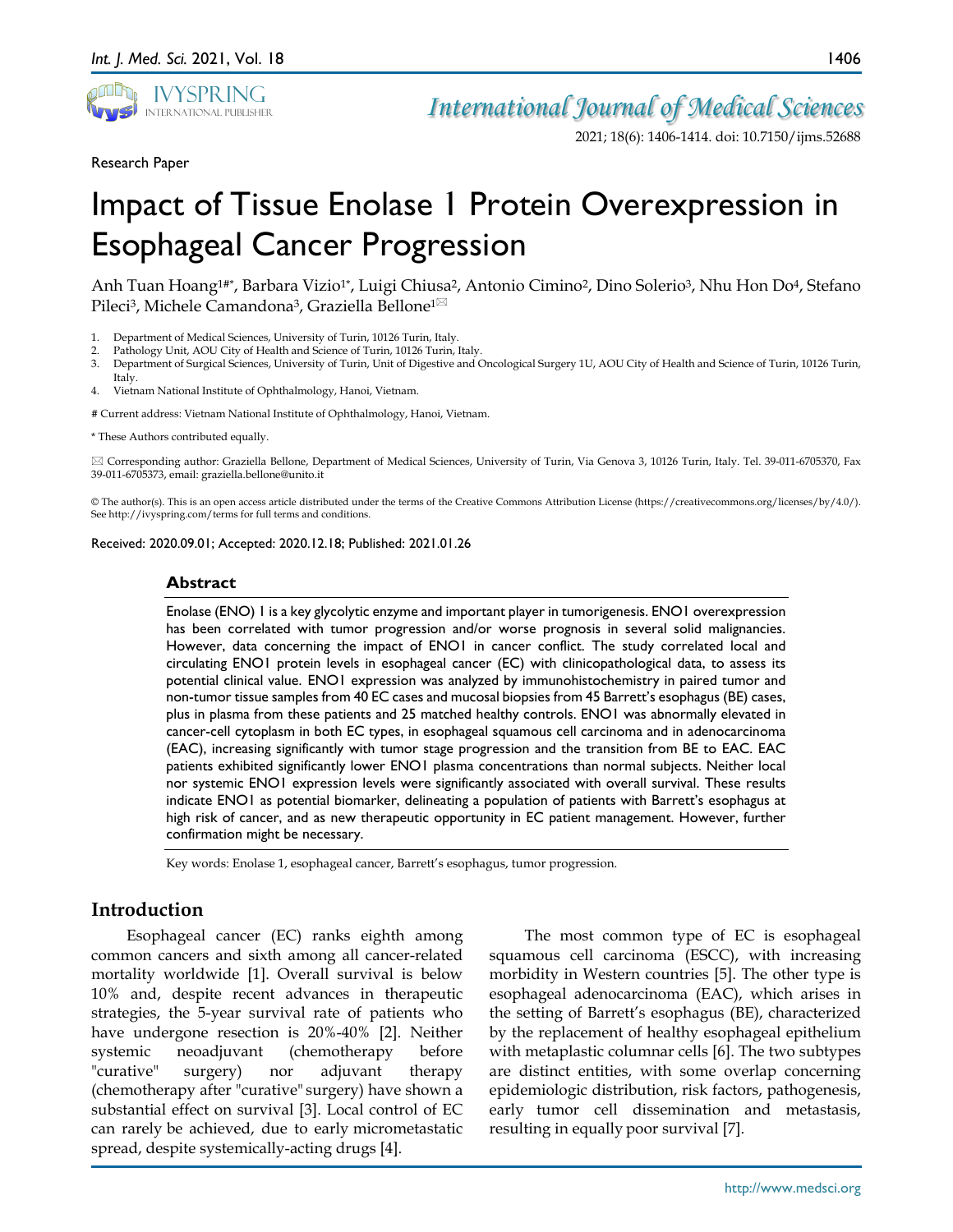**Table 1.** Clinical, demographic and pathological features of the study population

| Characteristic                           | Number           |
|------------------------------------------|------------------|
| Age                                      |                  |
| Years, median (range)                    | 68 (44-83)       |
| Gender                                   |                  |
| Female/Male                              | 10/30            |
| Histopathology                           |                  |
| Adenocarcinoma                           | 25               |
| Barrett's-associated adenocarcinoma      | $\overline{2}$   |
| Squamous cell carcinoma                  | 13               |
| Histologic grade (G)                     |                  |
| Well differentiated (G1)                 | $\mathbf{0}$     |
| Moderately differentiated (G2)           | 14               |
| Moderately/poorly differentiated (G2/G3) | 10               |
| Poorly differentiated (G3)               | 16               |
| Undifferentiated (G4)                    | $\boldsymbol{0}$ |
| <b>Tumor location</b>                    |                  |
| Hypopharynx-esophagus junction           | $\overline{2}$   |
| Cervical esophagus                       | 2                |
| Upper thoracic esophagus                 | $\mathbf{1}$     |
| Medium/Lower esophagus                   | 12               |
| Cardias                                  | 23               |
| Tumor                                    |                  |
| In situ                                  | $\mathbf{0}$     |
| T1                                       | $\mathbf{1}$     |
| T <sub>2</sub>                           | 15               |
| T <sub>3</sub>                           | 19               |
| T <sub>4</sub>                           | 5                |
| Lymph node metastasis                    |                  |
| Absent (N-)                              | 10               |
| Present (N+)                             | 30               |
| <b>Metastasis</b>                        |                  |
| Absent                                   | 38               |
| Present                                  | $\overline{2}$   |
| <b>Staging</b>                           |                  |
| I                                        | $\mathbf{1}$     |
| П                                        | 16               |
| Ш                                        | 17               |
| IV                                       | 6                |

Enolase (ENO), also known as phosphopyruvate hydratase, was originally characterized as an enzyme involved in glycolytic metabolism [8]. Recent findings have shown that ENO1 plays an important role in several biological and pathophysiological processes [9]. In particular, upregulation of ENO1 has been reported in many different types of cancer [10-18], and is considered to be a key protein in tumorigenesis, cancer cell invasion, and metastasis [19, 20].

The expression levels of ENO1 in patients with EC have not yet been investigated. The study aimed to investigate the differential ENO1 protein expression in tumor and in adjacent non-cancerous tissue specimens, as well as in plasma from a series of primary EC, in BE patients and in matched healthy controls, in order to explore its clinicopathological relevance. The findings show that ENO1 is not a predictor of overall survival, but that it is a predictor of tumor progression, suggesting that it may help to select patients with more aggressive disease who may benefit from targeted therapies.

# **Materials and Methods**

### **EC patients**

Forty patients with EC, who had undergone esophagectomy at the Department of Surgical Sciences, University of Turin, Digestive and Oncological Surgery Unit 1U, AOU City of Health and Science of Turin, between January 2011 and June 2017, were qualified and included for our retrospective study approved by Institutional Ethics Committee of AOU City of Health and Science of Turin. None underwent anticancer treatment before entering the study, which was conducted under strict observance of the principles of the Declaration of Helsinki. Data including age, sex, tumor location and size, treatment protocol, curability, histology, tumor node metastasis (TNM), stage, and outcome were obtained from clinical and pathologic records. Surgical resections, clinical staging, and histopathologic classification were defined following the UICC-TNM system [21]. Final pathologic staging was determined for all patients. Table 1 gives clinicopathologic characteristics of the patients. Duration of follow-up was from time of surgery to death, dropout, or end of December 2019. During the follow-up period, 9 (22.5%) tumors relapsed; 30 patients (75%) died; 28 of these (93.3%) died of the disease and 2 (6.7%) of other causes.

# **BE patients**

Forty-five patients with BE, who underwent upper endoscopy and biopsies as part of routine dysplasia surveillance or evaluation of upper gastrointestinal symptoms at the Endoscopy and Intestinal Motility Service, University of Turin, Italy, were qualified and included for this study, conducted under strict observance of the principles of the Declaration of Helsinki. All patients had originally been referred for endoscopic evaluation because of one or more of the following symptoms: dysphagia, heartburn, noncardiac chest pain, and regurgitation. Forty-tree specimens were classified as intestinal metaplasia and two as low-grade dysplasia.

# **Tissue specimens and Immunohistochemistry (IHC) Staining**

Endoscopic (mucosal) biopsy specimens from BE patients and matched tumor and adjacent normal specimens from EC patients, archived as formalin-fixed, paraffin-embedded material, were used for immunohistochemical analysis. Sections were routinely stained with hematoxylin and eosin and evaluated histopathologically. Tissue specimens were processed in a standard fashion, as described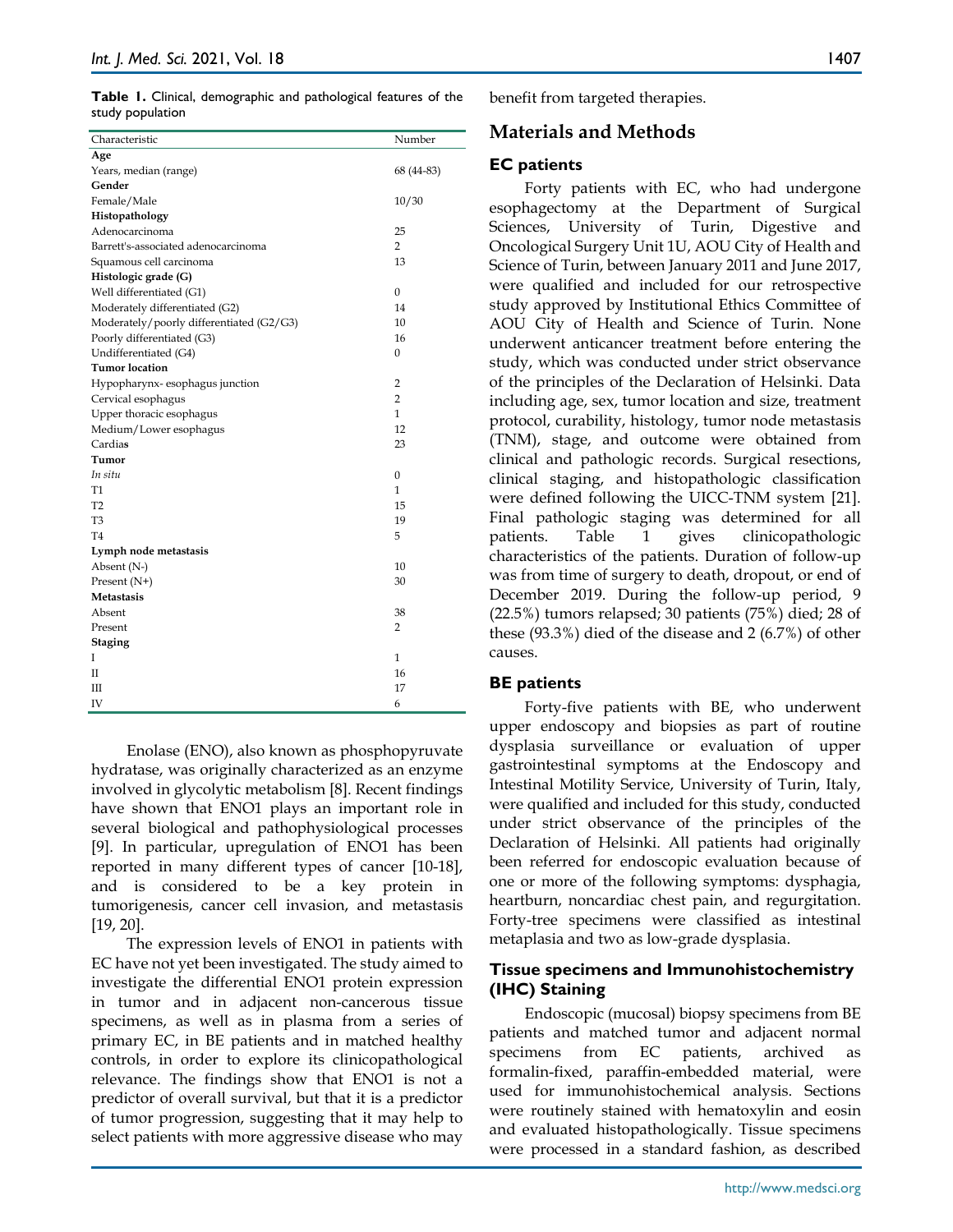elsewhere [22]. ENO1 was identified using an anti-ENO1 mouse monoclonal antibody at a concentration of 0.025 µg/ml (Abcam, Cambridge, UK). Immunostaining was with a peroxidase-based visualization DAKO LSAB® kit, following the manufacturer's recommendations. Diaminobenzidine tetrahydrochloride was used as chromogen. Sections incubated with PBS instead of the anti-ENO1 antibody served as controls.

#### **Evaluation of staining**

Histopathological examination was done by a senior pathologist (L.C.) who was unaware of the clinical findings. ENO1 expression into the cytoplasm and nucleus was empirically determined. IHC staining was graded using two semiquantitative measurements: staining intensity (0–4) and percentage of cells stained (0=no staining, 1=below 25%, 2=25%–50%, 3=50%–75%, and 4=75%–100%). A combined immunoreactive score (IRS) [23] was calculated as the product of staining intensity and percentage of stained cells.

#### **Determination of plasma ENO1 levels by ELISA**

Peripheral blood samples were collected by aspiration in Vacutainer tubes containing 0.105 mol/liter sodium citrate, from EC patients (n=32) before surgery, BE patients (n=19), and healthy subjects (n=25). Blood was then centrifuged and plasma were aliquoted and stored at -80°C until use. ENO1 concentrations were determined using a specific ELISA kit (USCN Life Science Inc., Houston, TX 77082, USA). The lower detection limit of the assay was 39 pg/ml.

#### **Statistical analysis**

Statistical analysis was performed using the GraphPad Prism 7 package (GraphPad Software, La Jolla, CA, USA). The Wilcoxon signed rank test and Mann-Whitney Rank Sum Test or Student's *t* test were used to evaluate statistically significant differences between datasets. The relationships between variables were investigated by the Spearman or Pearson correlation tests. One Way Analysis of Variance or Kruskal-Wallis One Way Analysis of Variance on Rank followed by All Pairwise Multiple Comparison Procedures (Dunn's Method) were applied to determine whether significant differences existed among the study groups. In determining the correlation between ENO1 tissue expression or plasma levels and prognosis, the median IRS or ENO1 concentration in the peripheral blood was taken as cut-off. Survival data were analyzed using the

Kaplan-Meier method with a log-rank test for comparison. *P*<0.05 was considered to indicate a statistically significant difference.

#### **Results**

# **ENO1 expression was up-regulated in EC in comparison with adjacent non-cancerous tissue samples**

*In situ* ENO1 protein expression status was analyzed by IHC in matched EC and adjacent normal tissue specimens (n=40). In tumor cells, positive expression was detected in 80% of EC patients, whereas in paired normal counterparts only 10% were positive. When patients were categorized by histological tumor subtype, ENO1 was expressed in tumor cells in 76.9% of ESCC cases and in 81.5% in EAC cases, and in matched normal tissues in 7.8% and 11.1%, respectively.

The semiquantitative assessment of staining (IRS) demonstrated markedly higher level of ENO1 in the clinical tumor samples of EC than in the adjacent normal tissues [IRS median (range): 6 (0-9) *vs.* 0 (0-4), *p*<0.0001] (Figure 1).

Figure 2A shows representative images of immunohistochemical staining in ESCC (n=13), EAC (n=27) and the relative adjacent non-tumor tissue specimens. There was no significant difference between ESCC and EAC in either the tumor area or the adjacent normal tissue, with predominant strong IHC staining in the cytoplasm of basal cells and/or squamous epithelium [IRS median (range): ESCC=6 (0-9) *vs*. EAC=6 (0-9), *p*=0.5945 and IRS median (range): ESCC normal adjacent tissue=0 (0-4) *vs*. EAC normal adjacent tissue=0 (0-4), *p*=0.8029] (Figure 2B).



**Figure 1.** Quantitative immunohistochemical analysis of ENO1 protein expression in paired EC and normal adjacent tissues samples (n=40). The immunoreactive scores (IRS) were obtained as described in the Materials and Methods section. Median, 10th,  $25$ <sup>th</sup>,  $75$ <sup>th</sup>, and  $90$ <sup>th</sup> percentiles are presented as vertical boxes with error bars. Dots indicate outliers. *P*-values obtained by Wilcoxon signed rank test.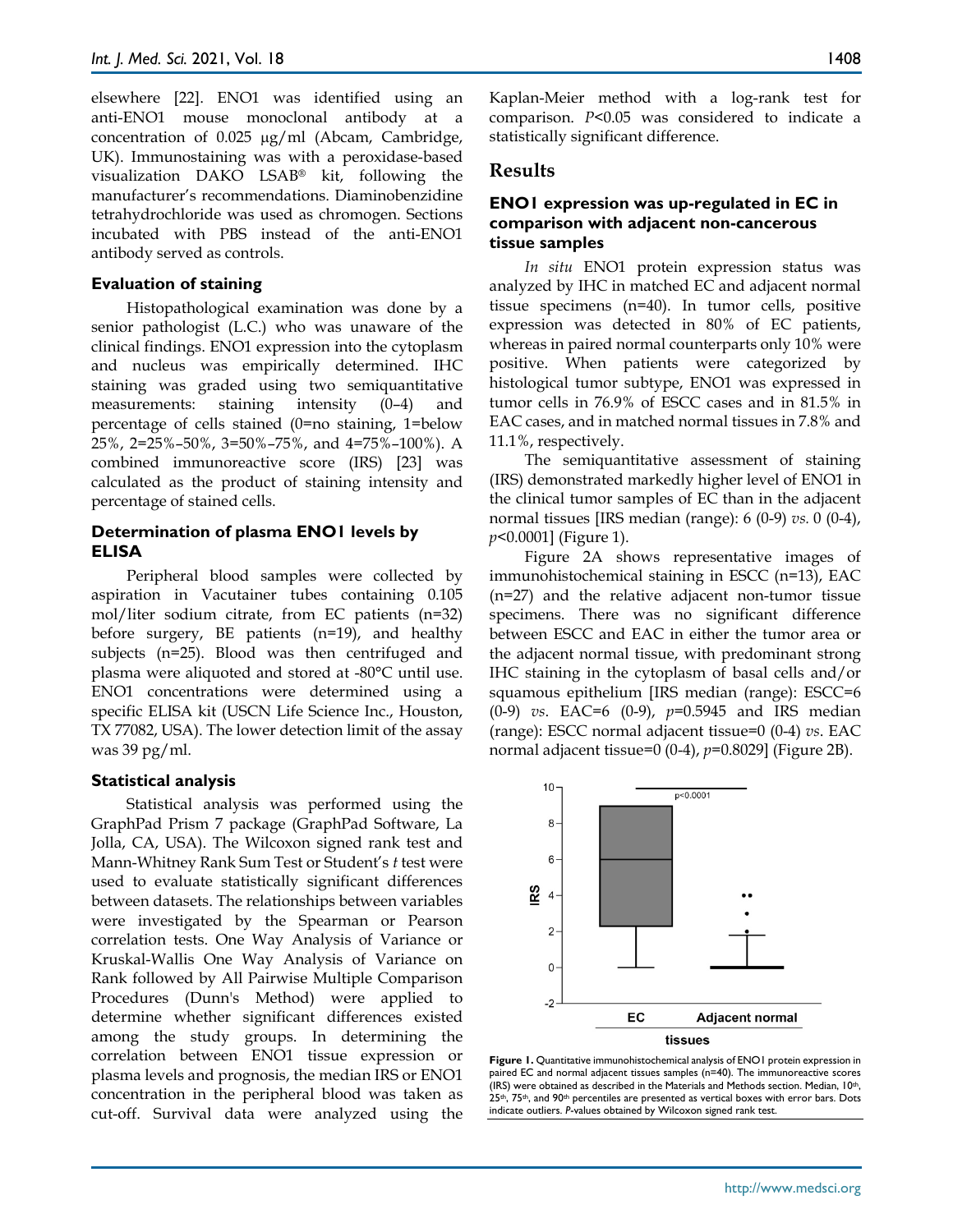

Figure 2. (A) Representative immunohistochemical analysis of ENO1 protein expression in ESCC and EAC tissues specimens and in paired normal adjacent esophagus mucosa sections (original magnification x100). No staining in negative controls (data not shown). **(B)** Quantitative analysis of immunostaining for ENO1 protein in ESCC, EAC and paired normal adjacent tissues samples (n=40). The immunoreactive scores (IRS) were obtained as described in the Materials and Methods section. Median, 10th, 25th, 75th, and 90th percentiles are presented as vertical boxes with error bars. Dots indicate outliers. *P*-values obtained by Mann-Whitney Rank Sum Test.

# **ENO1 expression in BE versus EAC tissue samples**

Considering the known risk of BE progression toward EAC, we also evaluated ENO1 protein expression in BE (n=45) and in unrelated EAC tissue samples by IHC, and compared the two. In BE cases, ENO1 expression was fairly homogeneous in squamous epithelium and in areas of intestinal metaplasia, with intense cytoplasmic staining in the specialized gastric fundus cells. Representative examples of staining in BE (n=45) and EAC (n=27) tissues are shown in Figure 3A. ENO1 IRS in BE tissues was lower than in unrelated EAC tissues [IRS median (range): BE=2 (0-9) *vs*. EAC=6 (0-9), *p*=0.0025] (Figure 3B).

# **Correlation between tissue ENO1 expression and clinicopathological parameters in EC**

Local ENO1 protein expression in EC was not associated with sex, age or tumor location (r=0.209, *p*=0.1942, r=0.259, *p*=0.1060, and r=-0.197, *p*=0.2210, respectively, Spearman correlation test). When EC cases were classified by degree of tumor differentiation, no statistically significant difference in ENO1 expression was found between grade 2 (n=14) (IRS mean±SE: 5.93±0.77), grade 2/3 (n=10) (IRS mean±SE: 3.84±1.21), and grade 3 tumors (n=16) (IRS mean±SE: 3.46±0.87) (One Way Analysis of Variance *p*=0.4671) (data not shown).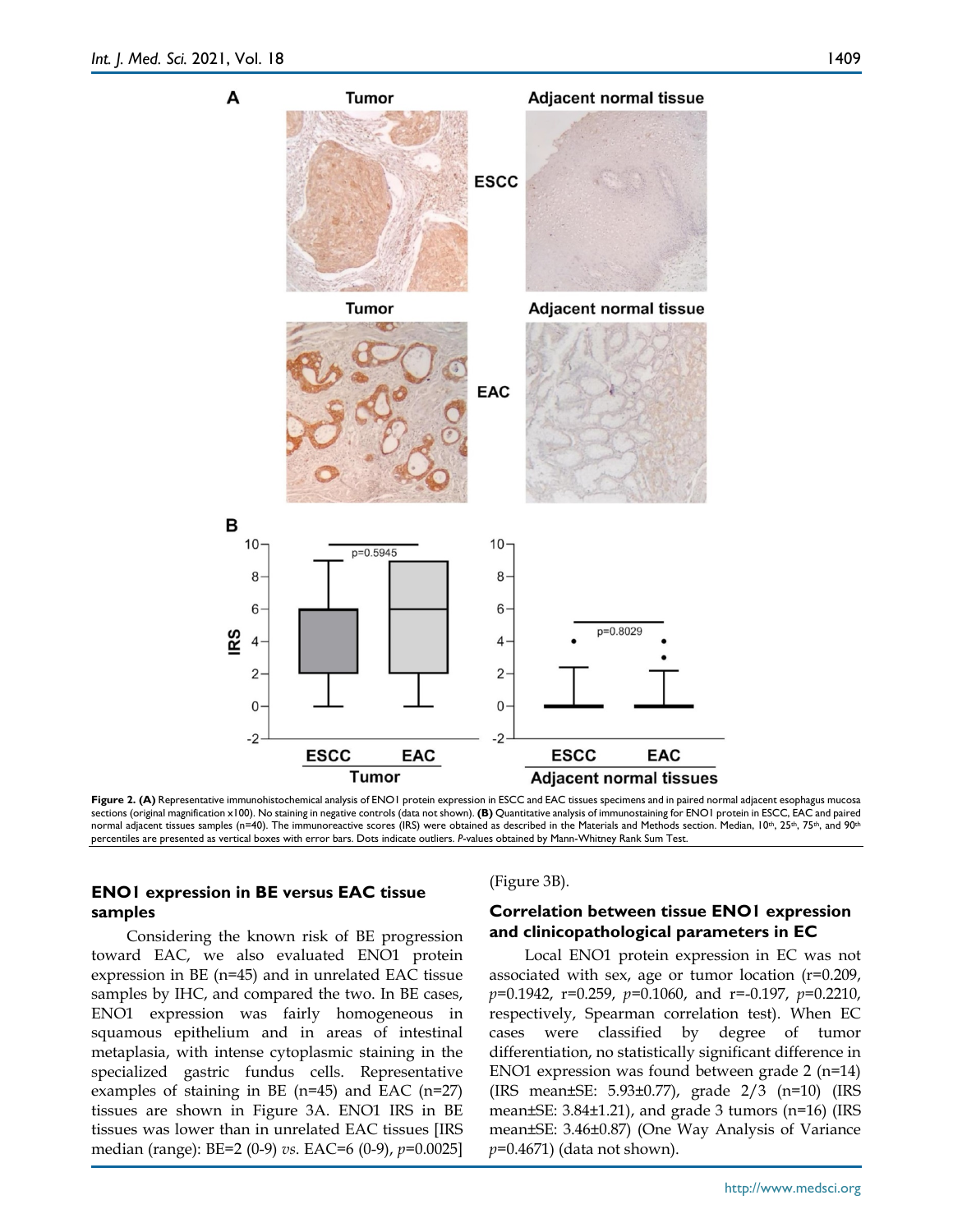



Figure 3. (A) Representative immunohistochemical analysis of ENO1 protein expression in BE and unrelated EAC tissues specimens (original magnification x100). No staining in negative controls (data not shown). **(B)** Quantitative analysis of immunostaining for ENO1 protein in BE and unrelated EAC tissue samples. The immunoreactive scores (IRS) were obtained as described in the Materials and Methods section. Median, 10<sup>th</sup>, 25<sup>th</sup>, 75<sup>th</sup>, and 90<sup>th</sup> percentiles are presented as vertical boxes with error bars. Dots indicate outliers. *P*-values obtained by Mann-Whitney Rank Sum Test.

Conversely, for the IRS of tumor cases stratified by disease stage, there was a statistical significant increasing trend towards the later stages [IRS median (range): stage I + II A/B=3 (0-9), stage III A/B=6 (0-9), stage IV=9 (6-9); *p*=0.0005 Kruskal-Wallis One Way Analysis of Variance on Rank; stage I + IIA/B *vs.* stage III A/B, *p*=0.0219; stage I + II A/B *vs.* stage IV, *p*=0.010; stage III A/B *vs.* stage IV, *p*=0.3234, Dunn's multiple comparisons test] (Figure 4A). No significant association was found between ENO1 expression quantified by IRS and EC stage in paired adjacent normal tissues (*p*=0.3813, Kruskal-Wallis One Way Analysis of Variance on Rank) (data not shown). When EC was classified according to the two major histologic types, differences in IRS values of the ESCC disease stage II  $A/B$  *vs.* III + IV, and EAC disease stage I + II  $A/B$  vs. III + IV were statistically significant [IRS mean±SE: 2.333±1.085 *vs.* 6.571±0.685, *p*=0.0059, and IRS median (range): 3 (0-9) *vs.* 9 (0-9), *p*=0.0214, respectively] (Figure 4B and C).



Figure 4. (A) Quantitative analysis of immunostaining for ENO1 protein in tissue samples from EC categorized by disease stage. Median, 10th, 25th, 75th, and 90th percentiles are presented as vertical boxes with error bars. Dots indicate outliers. *P*-values obtained by Kruskal-Wallis One Way Analysis of Variance on Ranks followed by All Pairwise Multiple Comparison Procedures (Dunn's Method). **(B)** Quantitative analysis of immunostaining for ENO1 protein in tissue samples from ESCC categorized by disease stage. Results are expressed as mean±SE. *P*-values obtained by Student's *t* test. **(C)** Quantitative analysis of immunostaining for ENO1 protein in tissue samples from EAC categorized by disease stage. Median, 10th, 25th, 75th, and 90th percentiles are presented as vertical boxes with error bars. Dots indicate outliers. *P*-values obtained by Mann-Whitney Rank Sum Test. The immunoreactive scores (IRS) were obtained as described in the Materials and Methods section.

#### **ENO1 was down-regulated in plasma of EAC patients**

The mean±SE ENO1 level in plasma of the EC group (n=32) was 2183±171 pg/ml, which was significantly below the concentration found in healthy donors (n=25) (3693±246 pg/ml, *p*<0.0001) (Figure 5A). When EC cases were classified by histological type, in ESCC patients (n=8) circulating ENO1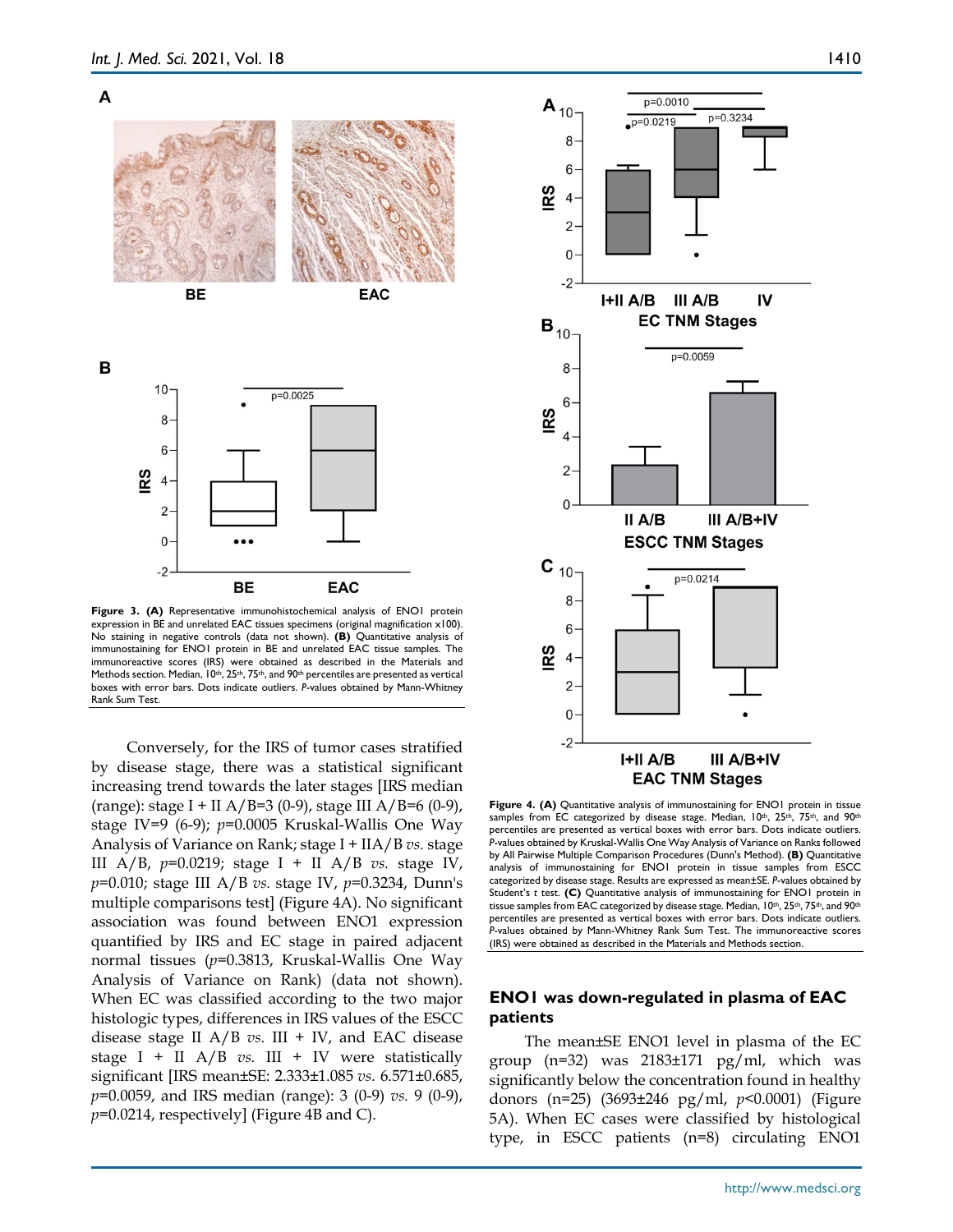concentrations did not differ from those in normal subjects (mean±SE pg/ml: 2849±309 *vs* 3693±246, *p*=0.083), but were significantly higher than in EAC patients (n=24) (mean±SE pg/ml: 2849±309 *vs*  1961±185, *p*=0.022). By contrast, in the EAC group plasma ENO1 levels were significantly lower than those in healthy donors (mean±SE pg/ml: 1961±185 *vs* 3693±246, *p*<0.0001).



Figure 5. (A) Plasma ENO1 concentration by ELISA in EC patients and normal subjects. *P*-values obtained by Student's *t* test. **(B)** Plasma ENO1 concentration by ELISA in EC patients categorized by histological type of tumor (ESCC and EAC) and normal subjects. Results are expressed as mean±SE. ENO1 concentration (pg/ml). *P*-values obtained by Unpaired Studentì's *t*-test. **(C)** Plasma ENO1 concentration by ELISA in normal subjects, BE and EAC patients. Median, 10th, 25th, 75th, and 90th percentiles are presented as vertical boxes with error bars. Dots indicate outliers. *P*-values obtained by Kruskal-Wallis One Way Analysis of Variance on Ranks followed by All Pairwise Multiple Comparison Procedures (Dunn's Method).

#### **ENO1 plasma levels in BE and EAC patients**

To determine whether circulating ENO1 may be an important risk factor for progression from BE to EAC, the plasma concentrations of this enzyme in normal subjects, BE cases (n=19), and EAC patients were compared. A trend toward increased ENO1 levels was found in the sequence EAC patients, BE patients, healthy subjects [median (range) pg/ml: 1867 (538-4636), 2273 (1461-4737), 3494 (1629-6596), respectively, *p*<0.0001, Kruskal-Wallis One Way Analysis of Variance on Ranks; EAC *vs.* BE, *p*=0.0758; EAC *vs*. normal donors, *p*<0.0001; BE *vs.* normal donors, *p*=0.0647 (Dunn's multiple comparisons test)] (Figure 5C).

#### **Correlation between circulating ENO1 level and clinicopathological parameters in EC**

ENO1 plasma levels in EC was not associated with age, sex, or tumor location ( $r=-0.1093$ ,  $p=0.5515$ , Pearson correlation test; r=-0.1393, p=0.4472, and r=0.2158, p=0.235, Spearman correlation test, respectively). When EC cases were classified by degree of tumor differentiation, no statisticallysignificant difference in circulating ENO1 levels was found between grade 2 (n=11), grade  $2/3$  (n=7), and grade 3 tumors (n=14) (mean±SE pg/ml, 2143±178, 2161±384, 2225±326, respectively; *p*=0. 9773, One Way Analysis of Variance), even when EC cases were categorized by histological type (data not shown).

Further, when plasma levels of EC cases were stratified by disease stage, there was no statistically significant difference [mean±SE pg/ml: 2346±251, stage I + II/B (n=15); 2266±306, stage III A/B (n=11); 1624±324, stage IV (n=6); *p*=0.2940, One Way Analysis of Variance], even when EC cases were categorized by histological type (data not shown).

#### **Overall survival analysis**

To define the clinical significance of local and circulating ENO1 protein levels in EC, the correlation between ENO1 IRS and plasma concentrations and overall survival was analyzed. The Kaplan-Meier curves for overall survival of all EC patients showed that neither parameter was significantly associated with survival (ENO1 IRS and plasma concentration:  $p=0.7258$  and  $p=0.8501$ , respectively), even when EC cases were subdivided by histological type (ESCC ENO1 IRS and plasma concentration: *p*=0.1125 and *p*=0.5835, respectively; EAC ENO1 IRS and plasma concentration: *p*=0.3739 and *p*=0.5328, respectively).

#### **Discussion**

ENO1, as a key glycolytic enzyme, may play pivotal role in aerobic glycolysis (the so-called Warburg effect) contributing to tumor progression of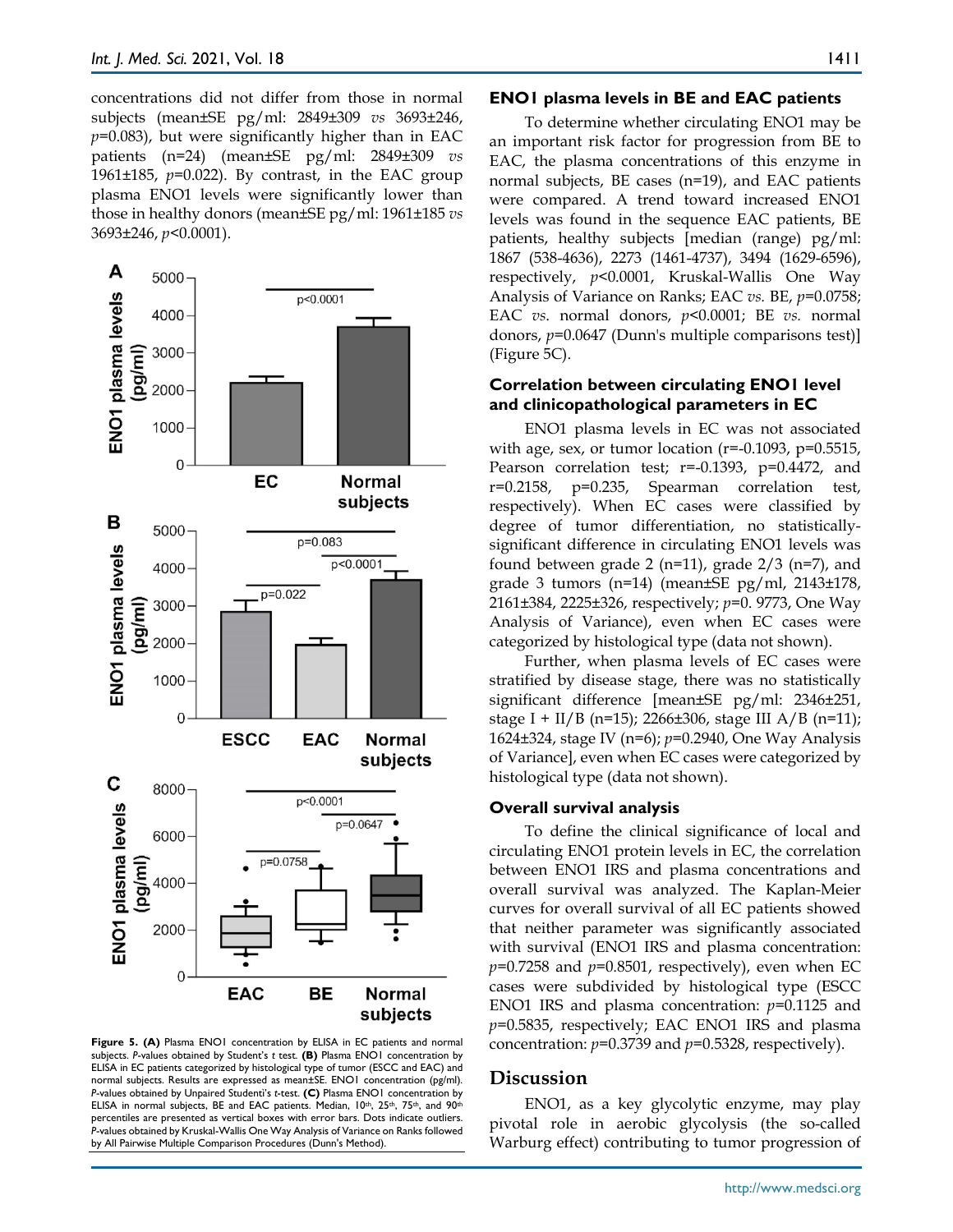#### numerous cancers.

The present study targeted the hitherto unexamined expression of ENO1 protein, using an immunohistochemical method, in tumor and matched adjacent normal tissue sections from EC patients, as well as ENO1 circulating levels; their clinical relevance was also examined. It showed that: i) ENO1 production is abnormally elevated in cancer cells in both ESCC and EAC, increasing during tumor stage progression and in non-dysplastic BE, the premalignant condition that predisposes to the development of EAC, ii), unexpectedly, EAC patients exhibited significantly lower ENO1 plasma levels compared to normal subjects, and iii) both *in situ* and systemic ENO1 levels showed no significant correlation with overall survival of the patients. These results suggest that upregulation of ENO1 may accelerate the cells' glucose metabolism in esophagus cells as early event in the Barrett's adenocarcinoma transition and in association with tumor progression.

In agreement with numerous studies on different human cancer types [13-19, 24-30], the study found that ENO1 protein was up-regulated in EC tissues in comparison with adjacent non-tumorous tissues.

In addition to glycolytic activity, ENO1 appears to have various cellular functions and subcellular localizations, performing important role in other pathophysiological processes in cancer [31]. When located in the nucleus, the enzyme may inhibit transcription of the proto-oncogene c-myc, acting as a transcriptional repressor [32]. Moreover, ENO1 expressed on the cell surface can function as a plasminogen receptor, and contributes to cell invasion and metastasis [33]. In the cytoplasm, ENO1 provides a rapidly available supply of ATP to cells and, interacting with the cytoskeletal system, supports the rapid growth, proliferation, and movement of cancer cells [20]. ENO1 also strengthens the infiltration ability of monocytes and macrophages, and it can participate in tumor formation by controlling the expression of the c-myc oncoprotein through the Notch signaling pathway [34].

IHC analysis failed to detect enhanced ENO1 membrane or nuclear localization in EC tissue specimens, indicating that the enzyme activity is likely involved in regulating glycolysis rather than in controlling transcription and/or extracellular matrix remodeling.

EC includes two main subtypes: ESCC, which develops from squamous epithelium undergoing inflammatory, hyperplastic, and dysplastic changes, and EAC, which arises through metaplastic intestinal-type changes replacing the squamous epithelium. The study found that ENO1 *in situ* protein levels did not differ significantly between ESCC and EAC patients, suggesting that ENO1 expression is not associated with the pathological tumor type. Moreover, statistical analysis revealed that high ENO1 immunohistochemical expression levels in both ESCC and EAC were significantly associated with disease stage, but not with other clinical features such as age, gender, tumor location, or degree of tumor differentiation. A positive correlation has been reported between elevated *in situ* ENO1 protein expression and cancer progression in pancreatic and hepatocellular carcinoma patients [25, 28]. By contrast, in lung, colon, and nasopharyngeal cancer tissues, ENO1 expression appears inversely correlated with disease stage [29, 35]. These results suggest that ENO1 may play different roles in tumor growth, depending on the type of cancer, although specific action mechanisms remain unclear.

BE is considered a complication of chronic gastroesophageal reflux, and represents a major risk factor for development of EAC. Currently, alongside dysplasia, few molecular markers may be used to delineate a population of BE patients at high risk for cancer [36, 37]. In the present study, ENO1 protein was found to be *in situ* overexpressed already in non-dysplastic BE, as well as in EAC compared to normal surrounding mucosa, with a progressive increase along the sequence normal, premalignant and neoplastic epithelium. ENO1 might thus be a useful biomarker of development of BE in EAC, although further studies will be needed to fully document the diagnostic and prognostic value of ENO1 in this process.

Although ENO1 has been extensively evaluated using proteomics and IHC in tumor cell lines and tissues, few studies have examined circulating levels of the enzyme in cancer patients. ENO1 may be delivered into bloodstream by tumor cell necrosis and turnover or unconventional secretory pathways. Abnormally higher circulating ENO1 levels were reported in non-small-cell lung cancer (NSCLC) [38] and pancreatic cancer patients [25]. Unexpectedly, we found that EAC, but not ESSC patients had in plasma significantly lower ENO1 level compared with healthy individuals. Interestingly, circulating ENO1 levels decreased progressively in normal, precancerous condition of the esophagus and EAC sequence, exactly in the opposite way to the tissue expression of the protein. Therefore, also in the periphery, BE mucosal abnormality, a clearly recognized risk factor for EAC development, is associated with altered plasmatic ENO1 levels that may predate the clinical diagnosis of malignancy.

It is tempting to speculate that the increase in glucose uptake and elevated proliferation rates associated with the *in situ* tumor growth may provoke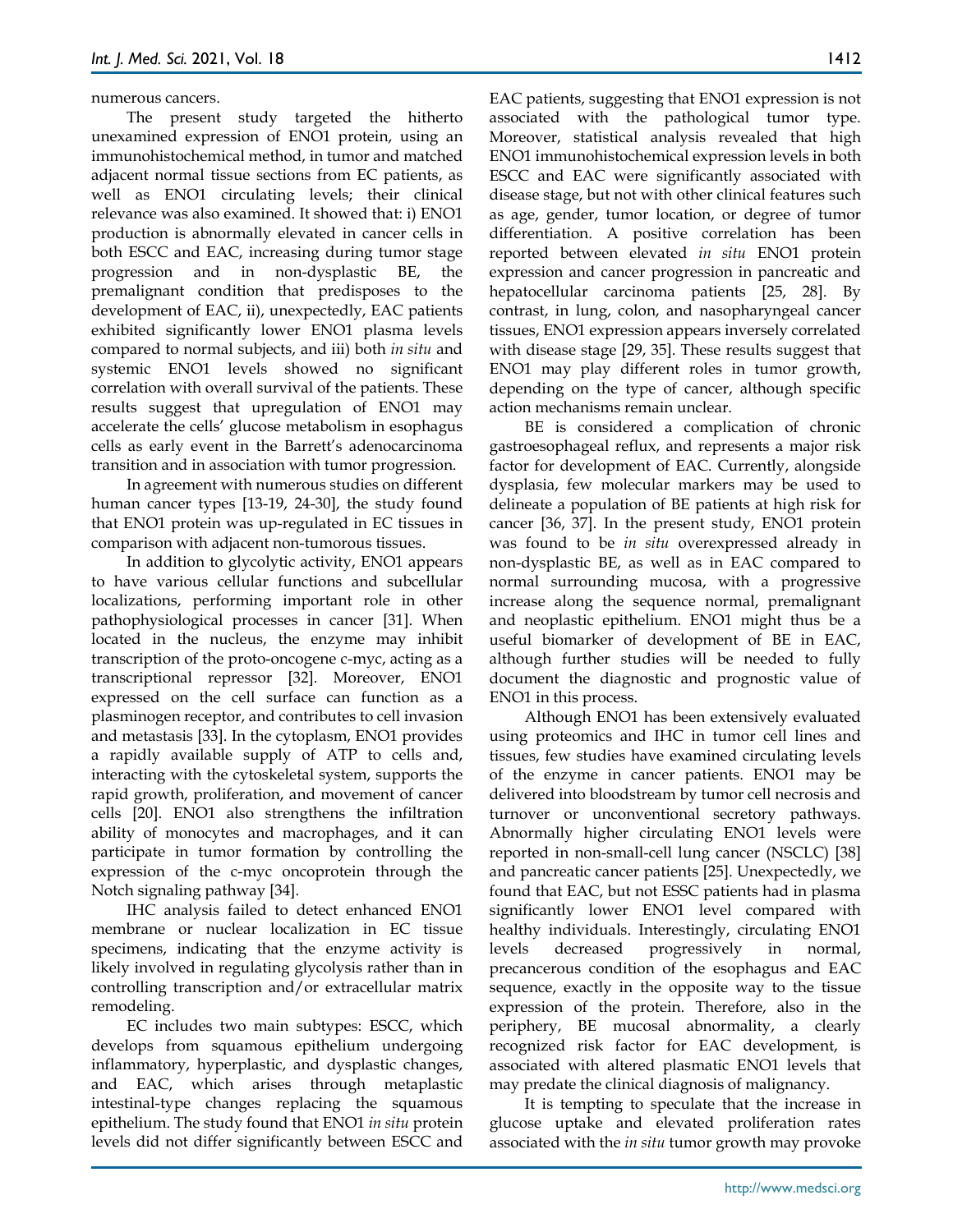a rapid consumption of ENO1, the master regulator of tumor metabolism, and in turn an aberrant release of the enzyme*.* Otherwise, circulating ENO1 can be degraded by some activated proteases secreted from tumor or released from tumor cell death [39]*.*  Moreover, it is well documented that ENO1 might act as an autoantigen in several cancer [40, 41], reflecting the greater immunologic reactivity and enhanced immune surveillance for cancer cells.

ESSC and EAC are clearly distinct cancers with differences in risk factors, histopathology and molecular profile. Tumor microenvironment could potentially drive this divergence. Since the tissue expression of the protein ENO1 did not differ significantly in the two EC subtypes, a potential mechanism accounting for decreased levels of circulating ENO1 in EAC patients could be a more prompt clearance of the immunocomplexes formed by ENO1/anti-ENO1 antibodies, released into the circulation during tumor growth. However, taking into account the discrepancies between our results and those of other studies, the clinical significance of circulating ENO1 in EC requires further exploration, including the quantification of the production of ENO1 autoantibodies.

Previous investigations report an association between *in situ* ENO1 overexpression and a worse clinical outcome in a variety of tumors, such as pancreatic adenocarcinoma [25], hepatocellular carcinoma [28, 42]*,* glioma [14], breast cancer [15], and head and neck cancer [17]. Conversely, most NSCLC patients, who show down-regulated ENO1 expression, exhibit a poor prognosis [16]. It emerged from the present study that, in EC, local ENO1 protein upregulation was related only to tumor progression and not to overall survival. The different findings reported by other studies and the present work may be related to the types of cells investigated, and might also be closely related to ENO1 expression level.

As reported above, besides its innate glycolytic function, ENO1 may play other roles in tumorigenesis depending on its cellular localization. This study found that ENO1 in EC cells was mainly localized in the cytoplasm, consistent with its supporting role in the high metabolic rate of tumor cells. As occurs in breast cancer and NSCLC [15, 16, 43], ENO1 surface and nuclear forms may be involved in cancer invasion and metastasis, as well as in transcriptional repression, apparently inhibiting cell growth and accelerating apoptosis and necrosis [44]. Moreover, in gastric cancer, ENO1 protein levels are associated with chemoresistance [45]. Thus, the various cellular localizations, as well as the different pathways regulating ENO1 functions in the different types of

tumor cells, may account for the inconsistence of the experimental results reported thus far.

In conclusion, alongside this explorative study, future in-depth investigations are needed to further elucidate the specific clinical value of ENO1 in EC, in consideration of its possible utility in delineating a population of patients with BE at high risk of cancer, and representing a new therapeutic target to counteract the growth and progression of this aggressive tumor.

#### **Abbreviations**

BE: Barrett's esophagus; EAC: esophageal adenocarcinoma; EC: esophageal cancer; ENO: Enolase; ESCC: esophageal squamous cell carcinoma; IHC: immunohistochemistry; IRS: immunoreactive score; NSCLC: non-small-cell lung cancer; TNM: tumor node metastasis.

## **Acknowledgements**

This work was supported by grants from the Piedmontese Regional Government (Regione Piemonte) and the World Wide Style (WWS) Project, University of Turin and CRT Foundation, Italy, to MC. AHT was the recipient of an award from the University of Turin and CRT Foundation-WWS Project, Italy.

We thank Madam Adriana Prati for providing the group technical assistance.

# **Competing Interests**

The authors have declared that no competing interest exists.

# **References**

- 1. Siegel RL, Miller KD, Jemal A. Cancer statistics, 2018. CA Cancer J Clin. 2018; 68: 7-30.
- 2. Lagergren J, Smyth E, Cunningham D, Lagergren P. Oesophageal cancer. Lancet. 2017; 390: 2383-96.
- 3. Shapiro J, van Lanschot JJB, Hulshof MCCM, van Hagen P, van Berge Henegouwen MI, Wijnhoven BPL, et al. Neoadjuvant chemoradiotherapy plus surgery versus surgery alone for oesophageal or junctional cancer (CROSS): long-term results of a randomised controlled trial. Lancet Oncol. 2015; 16: 1090-8.
- 4. Klein CA, Stoecklein NH. Lessons from an aggressive cancer: evolutionary dynamics in esophageal carcinoma. Cancer Res. 2009; 69: 5285-8.
- 5. Wang K, Johnson A, Ali SM, Klempner SJ, Bekaii-Saab T, Vacirca JL, et al. Comprehensive Genomic Profiling of Advanced Esophageal Squamous Cell Carcinomas and Esophageal Adenocarcinomas Reveals Similarities and Differences. Oncologist. 2015; 20: 1132-9.
- 6. Jain S, Dhingra S. Pathology of esophageal cancer and Barrett's esophagus. Ann Cardiothorac Surg. 2017; 6: 99-109.
- 7. Siewert JR, Ott K. Are squamous and adenocarcinomas of the esophagus the same disease? Semin Radiat Oncol. 2007; 17: 38-44.
- 8. Kang HJ, Jung SK, Kim SJ, Chung SJ. Structure of human alpha-enolase (hENO1), a multifunctional glycolytic enzyme. Acta Crystallogr D Biol Crystallogr. 2008; 64: 651-7.
- 9. Díaz-Ramos A, Roig-Borrellas A, García-Melero A, López-Alemany R. α-Enolase, a multifunctional protein: its role on pathophysiological situations. J Biomed Biotechnol. 2012; 2012: 156795.
- 10. Chang GC, Liu KJ, Hsieh CL, Hu TS, Charoenfuprasert S, Liu HK, et al. Identification of alpha-enolase as an autoantigen in lung cancer: its overexpression is associated with clinical outcomes. Clin Cancer Res. 2006; 12: 5746-54.